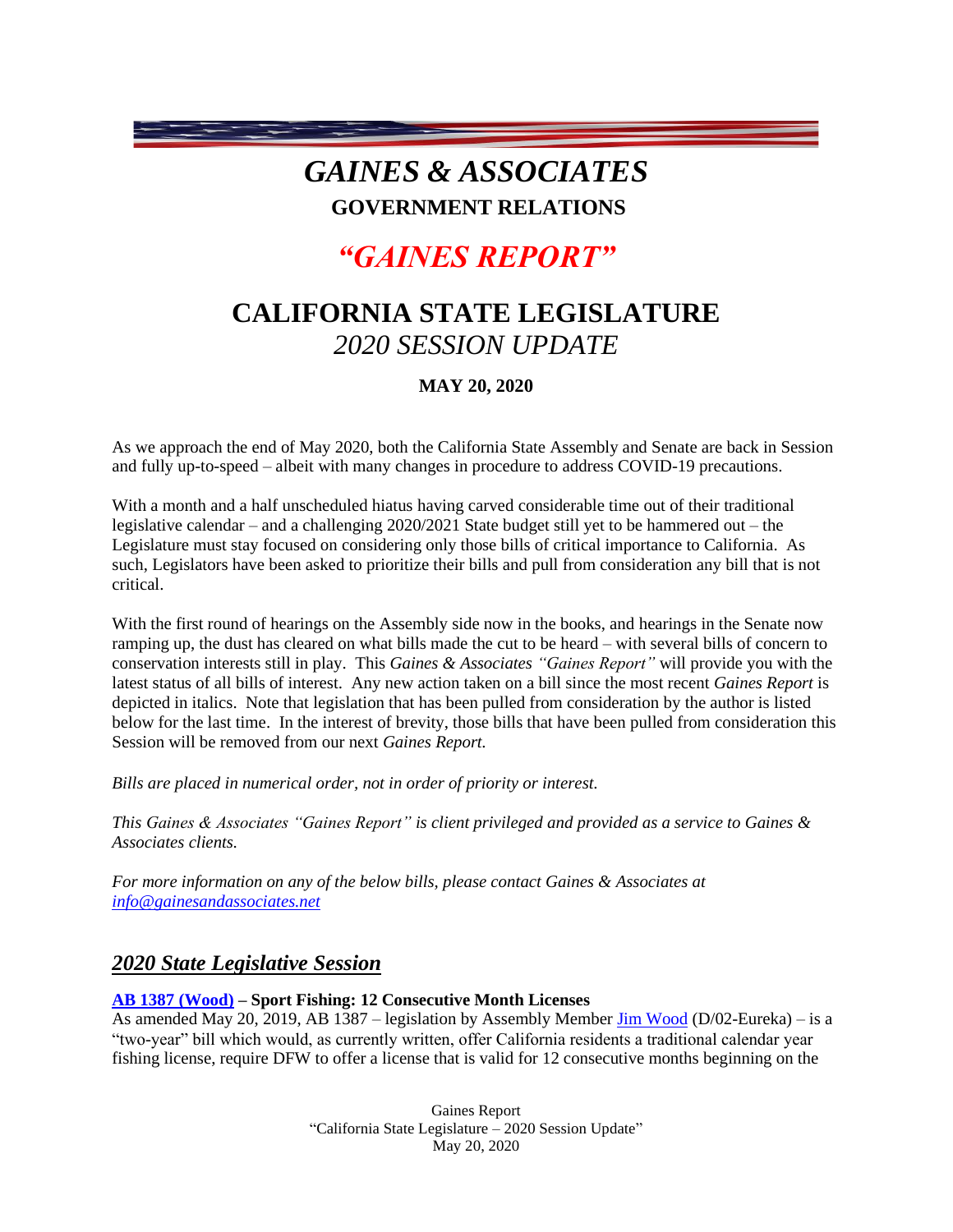date of purchase upon payment of a fee that is equal to 130% of the cost of the traditional calendar-year sport fishing license. AB 1387 would also require the Department of Fish and Wildlife (DFW) to provide applicants for these licenses the option of signing up for automatic renewal of the license by electronic payment and would set the fee for licenses issued upon automatic renewal at the same price as a calendaryear sport fishing license.

AB 1387 will soon be amended to include new language which will support our collective hunter and angler Recruitment, Retention and Reactivation (R3) effort. Throughout 2019, the Department of Fish and Wildlife (DFW), other government agencies, numerous non-governmental organizations, clubs, media, industry and others have been working to develop a multi-component R3 strategy to promote a stronger future for hunting, fishing and the shooting sports in California and beyond. In late February 2020, DFW released the results of this extensive effort in California's "Statewide R3 Implementation Strategy". Components of this strategy that require a change in Fish and Game Code to implement will be addressed in AB 1387, when amended. To review the DFW report, click [R3 Statewide Strategy](https://nrm.dfg.ca.gov/FileHandler.ashx?DocumentID=177571&inline)

AB 1387 passed through the Assembly, off the Assembly Floor via unanimous vote and over to the Senate in May 2019.

*Now on the Senate side, AB 1387 has been referred to the Senate Natural Resources and Water Committee but has not yet been set to be heard. AB 1387 has until August 7, 2020 to meet legislative deadline for being heard and passed out of Senate policy committee.* 

To view the coalition letter in support of AB 1387, click [AB 1387 Coalition Support Ltr](https://documentcloud.adobe.com/link/track?uri=urn%3Aaaid%3Ascds%3AUS%3Ace50dc6e-56b8-43c7-9f83-94c2ae4c1636)

The view all the available Committee analyses of AB 1387, click [AB 1387 Analyses](http://leginfo.legislature.ca.gov/faces/billAnalysisClient.xhtml?bill_id=201920200AB1387)

To view all the information currently available on AB 1387, click [AB 1387 Detail](http://leginfo.legislature.ca.gov/faces/billNavClient.xhtml?bill_id=201920200AB1387)

## **[AB 2106 \(Aguiar-Curry\)](http://leginfo.legislature.ca.gov/faces/billPdf.xhtml?bill_id=201920200AB2106&version=20190AB210698AMD) –Nesting Bird Habitat Incentive Program: Upland Game Bird Stamp/State Duck Stamp**

Legislation passed in 2018 required DFW to establish the "Nesting Bird Habitat Incentive Program" and authorized DFW to make payments or provide other incentives to encourage landowners to voluntarily cultivate or retain upland cover crops or other upland vegetation on their idled lands to provide habitat and nesting cover for waterfowl, upland game birds, and other species.

As amended May 4, 2020, AB 2106 by Assembly Member [Cecilia M. Aguiar-Curry](https://a04.asmdc.org/) (D/4-Davis) would help generate the funding necessary to implement the Nesting Bird Habitat Incentive Program by raising the California upland game bird stamp and the state duck stamp by \$5 each. AB 2106 would also create the Nesting Bird Habitat Incentive Subaccount within the California Waterfowl Habitat Preservation Account and require the incremental revenue to be deposited in that Subaccount and available upon appropriation to DFW for the Nesting Bird Habitat Incentive Program.

*AB 2106 was heard in the Assembly Water, Parks and Wildlife Committee on Thursday, May 14th, passing out on a 14-0 bipartisan vote. Gaines and Associates was pleased to partner with the bill's sponsor, California Waterfowl Association, in providing lead testimony on the bill in committee.*

*AB 2106 will now head to the Assembly Appropriations Committee where it must be heard and passed to the Assembly Floor by Friday, June 5th , to meet legislative deadline. AB 2106 has not yet been set for hearing in Assembly Appropriations Committee.*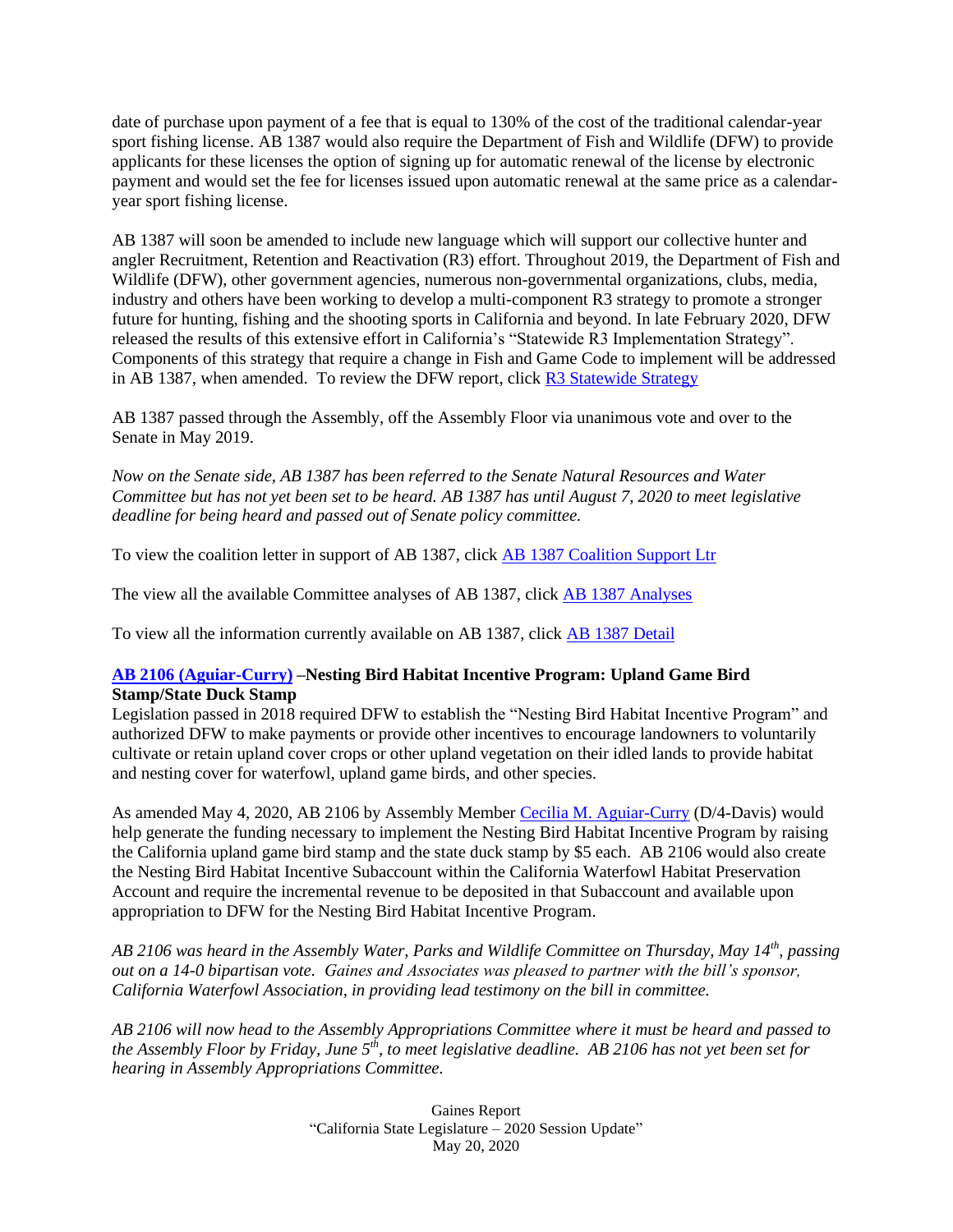To view the Assembly Water, Parks and Wildlife Committee analysis of AB 2106, click [AB 2106](http://leginfo.legislature.ca.gov/faces/billAnalysisClient.xhtml?bill_id=201920200AB2106) Analysis

To view the wildlife conservation coalition letter in support of AB 2106, click AB 2106 [Coalition Ltr -](https://documentcloud.adobe.com/link/track?uri=urn%3Aaaid%3Ascds%3AUS%3Ab4eec07f-a517-47d1-a9af-0279cb06709a) SUPPORT

To view all the information currently available on AB 2106, click [AB 2106](http://leginfo.legislature.ca.gov/faces/billNavClient.xhtml?bill_id=201920200AB2106) Detail

## **[AB 2299 \(Gallagher\)](http://leginfo.legislature.ca.gov/faces/billPdf.xhtml?bill_id=201920200AB2299&version=20190AB229999INT) – Free Hunting Days**

AB 2299 by Assembly Member [James Gallagher](http://ad03.asmrc.org/) (R/3-Yuba City) would require the Director of DFW to designate two days per year as "Free Hunting Days" – with one free hunting day in the fall hunting season and the other day during the spring hunting season. The bill would require the individual taking advantage of the free hunting day to be accompanied by a licensed hunter who has held a valid hunting license for at least the last three consecutive years. AB 2299 would also require the individual who is accompanying the unlicensed hunter to be 21 years of age or older and allow them to only accompany one unlicensed hunter at a time. Further, the bill would require the unlicensed hunter to have successfully completed the Hunter Safety Course and to have their hunter safety course certificate in their possession while in the field, along with any required tags or report cards, federal entitlements, or entry permits. AB 2299 would not allow unlicensed hunters participating in free hunting days to take any game species that requires a draw or lottery to obtain a tag.

*AB 2299 has been pulled from consideration by the author.*

To view the wildlife conservation coalition letter in support of AB 2299, click AB 2299 [Coalition Ltr -](https://documentcloud.adobe.com/link/track?uri=urn%3Aaaid%3Ascds%3AUS%3A1a5d9cfc-8a00-4803-a72a-6f75503d2791) SUPPORT

To view all the information currently available on AB 2299, click [AB 2299](http://leginfo.legislature.ca.gov/faces/billNavClient.xhtml?bill_id=201920200AB2299) Detail

## **[AB 2429 \(Irwin\)](http://leginfo.legislature.ca.gov/faces/billPdf.xhtml?bill_id=201920200AB2429&version=20190AB242999INT) – Hunting and Fishing Guides**

Current law requires a person who engages in the business of guiding or packing, or who acts as a guide for any consideration or compensation, to first obtain a guide license from DFW. Existing law requires an application for a guide license to contain specified information and requires the applicant to submit proof of having obtained a surety bond in the amount of not less than \$1,000.

AB 2429 by Assembly Member [Jacqui Irwin](https://a44.asmdc.org/) (D/44-Camarillo) would increase the amount of the surety bond to \$2,500 and would require applicants to, among many other things, submit proof of: a CPR certification that is valid for the term of the license; commercial liability insurance coverage that is valid for the term of the license in the amount of no less than \$1,000,000; and proof of a Department of Justice criminal background check taken within five years from the date of the application.

In addition, in order to aid game wardens in enforcement, AB 2429 would require the Fish and Game Commission to adopt a visual system of guide identification stickers using colors and geometric patterns, and require guides to use the guide identification sticker when providing guiding or packing services to a client.

*AB 2429 has been pulled from consideration by the author.*

To view all the information currently available on AB 2429, click [AB 2429](http://leginfo.legislature.ca.gov/faces/billNavClient.xhtml?bill_id=201920200AB2429) Detail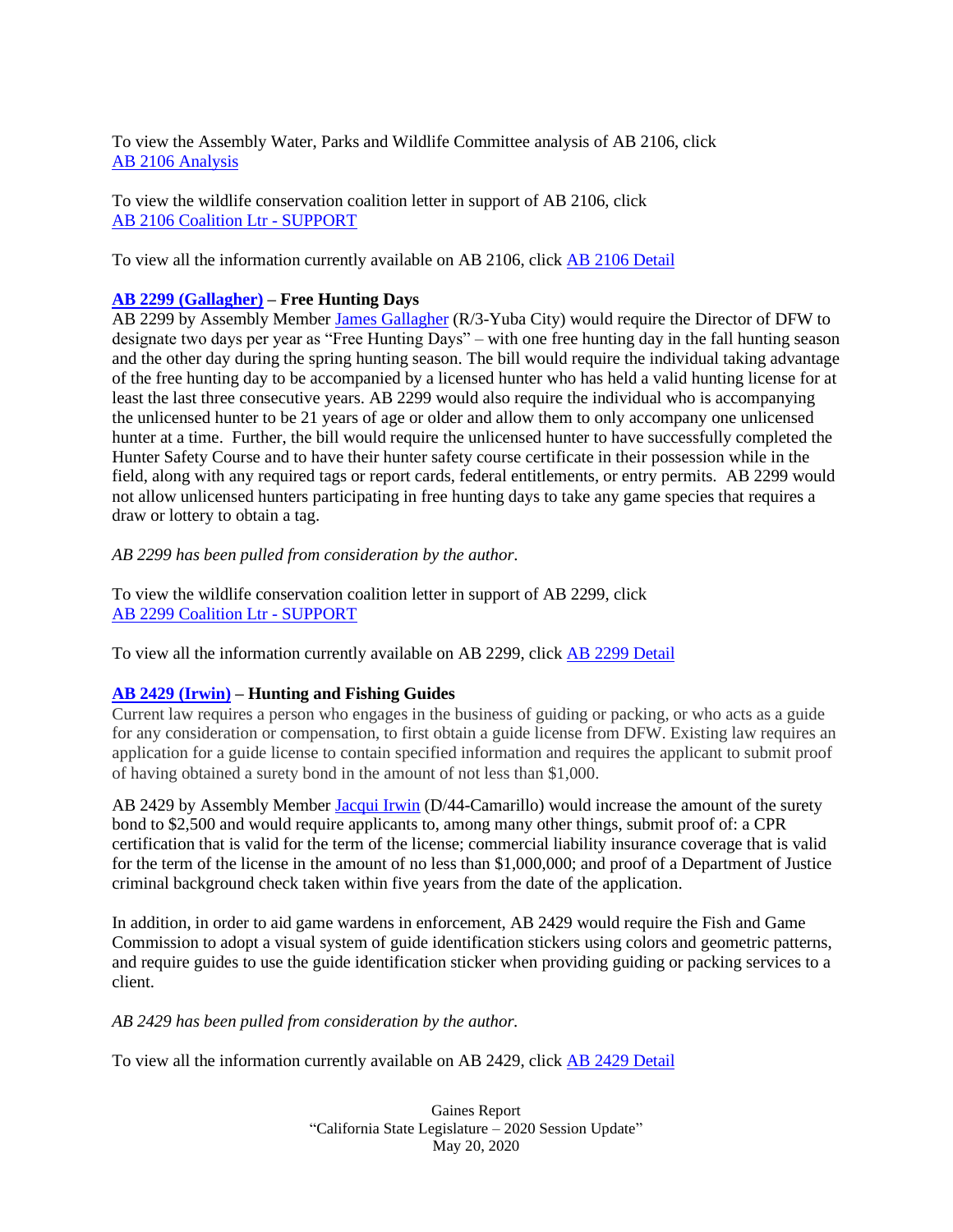#### **[AB 2502 \(Quirk\)](http://leginfo.legislature.ca.gov/faces/billPdf.xhtml?bill_id=201920200AB2502&version=20190AB250299INT) – Groundwater Sustainability Plans: Impacts on Managed Wetlands**

Existing law, the Sustainable Groundwater Management Act (SGMA), requires groundwater basins designated as high or medium priority basins by the Department of Water Resources that are designated as basins subject to critical conditions of overdraft to be managed under a groundwater sustainability plan or coordinated groundwater sustainability plans as of January 31, 2020. In addition, SGMA requires other groundwater basins designated as high or medium priority basins to be managed under a groundwater sustainability plan or coordinated groundwater sustainability plans by January 31, 2022. Among other things, SGMA requires that groundwater sustainability plans include additional analyses or components, such as control of saline water intrusion, wellhead protection areas and recharge areas, a well abandonment and well destruction program, well construction policies, and impacts on groundwater dependent ecosystems.

As a result of the significant changes to California's natural hydrology, nearly all our remaining interior wetlands must now be artificially irrigated and intensely managed, year-round, to recreate seasonal wetland values. The availability of a wetland water supply when, where and in the quantity necessary is integral to the ability of public and private land managers to recreate these important habitat benefits. Oftentimes, the availability of groundwater is essential to the landowner's ability to create these wetland habitat values. As such, SGMA generated restrictions placed on the use of groundwater for wetland irrigations in some areas – such as the Tulare Basin in the southern San Joaquin Valley – could have severe impacts on the ability of landowners to manage their lands to provide wetland benefits.

To address this serious concern, as introduced, AB 2502 by Assembly Member **Bill Quirk (D**/20-Hayward) would add impacts on managed wetlands that would lead to a net loss of wetland acreage or habitat to the additional analyses or components that groundwater sustainability plans are required to contain.

## *AB 2502 has been pulled from consideration by the author.*

To view the wildlife conservation coalition letter in support of AB 2502, click [AB 2502 Coalition Ltr -](https://documentcloud.adobe.com/link/track?uri=urn%3Aaaid%3Ascds%3AUS%3A6f524613-10ec-4ad6-b477-3c9a8094e771) SUPPORT

To view all the information currently available on AB 2502, click AB [2502 Detail](http://leginfo.legislature.ca.gov/faces/billTextClient.xhtml?bill_id=201920200AB2502)

**[AB 2523 \(Gray\)](http://leginfo.legislature.ca.gov/faces/billPdf.xhtml?bill_id=201920200AB2523&version=20190AB252398AMD) – Fish and Game Commission: Youth Hunting Program: Special Hunting Permits** As amended May 6, 2020, AB 2523 by Assembly Member **Adam C. Gray (D/21-Merced)** would require the California Fish and Game Commission to establish a program to increase opportunities to hunt big game, upland game birds and migratory game birds for youth under the age of 18 with terminal illnesses or who lost a parent in service to the state or country. AB 2523 defines "in service to the state or country" as a person who died while actively serving in the Armed Forces or in local, state, or federal law enforcement or fire service. The legislation defines "terminal illness" as an incurable or irreversible condition with a corresponding life expectancy that does not exceed 60 months.

The bill would require the Commission to report any findings to the Legislature and the Governor on or before January 1, 2022, on the progress of the program.

*AB 2523 was heard in the Assembly Water, Parks and Wildlife Committee on Thursday, May 14th, passing out on consent. AB 2523 will next be heard in the Assembly Appropriations Committee where it must be*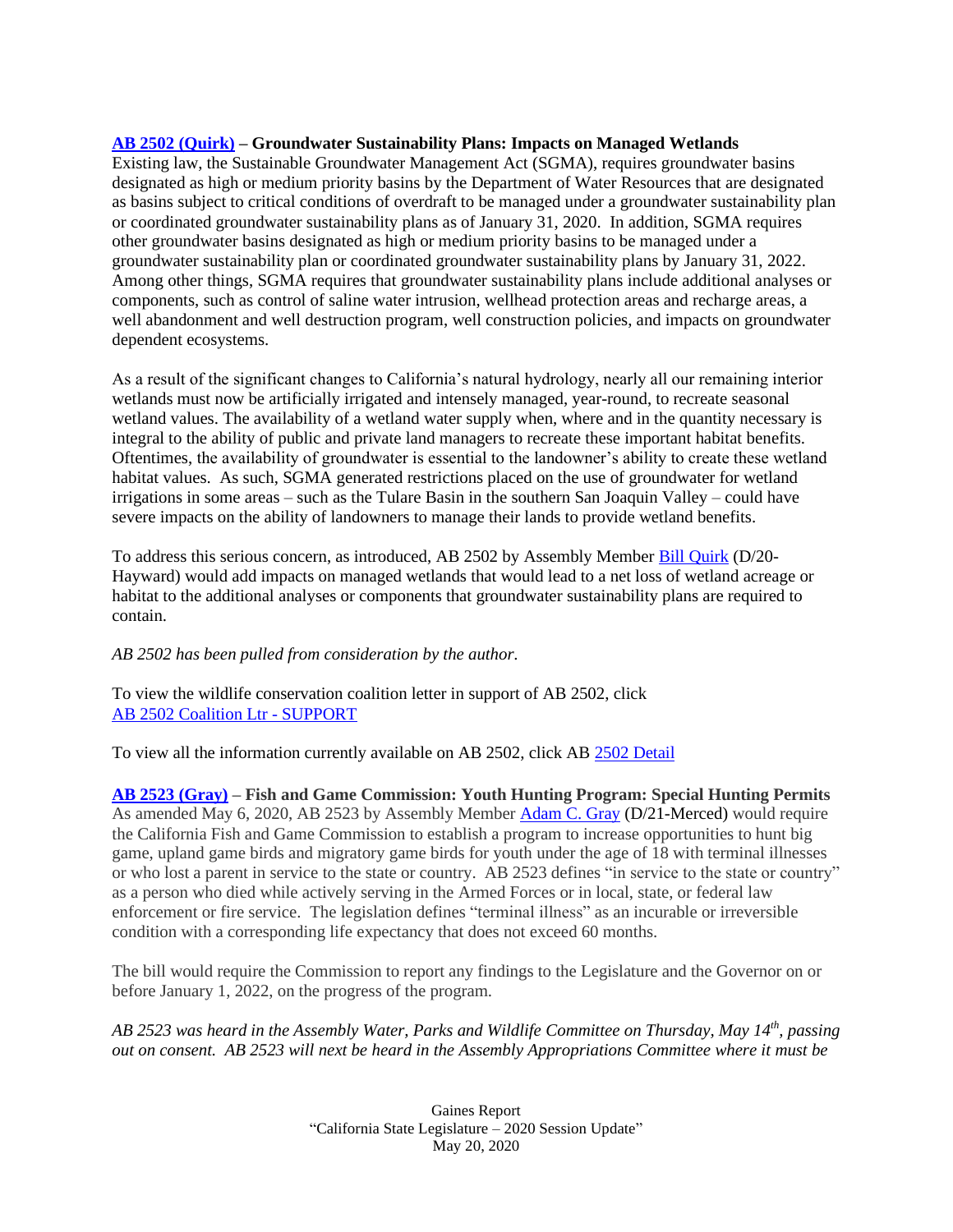*heard and passed to the Assembly Floor by Friday, June 5th , to meet legislative deadline. AB 2523 has not yet been set for hearing in Assembly Appropriations Committee.*

To view the Assembly Water, Parks and Wildlife Committee analysis of AB 2523, click [AB 2523](http://leginfo.legislature.ca.gov/faces/billAnalysisClient.xhtml?bill_id=201920200AB2523) Analysis

To view all the information currently available on AB 2523, click [AB 2523](http://leginfo.legislature.ca.gov/faces/billTextClient.xhtml?bill_id=201920200AB2523) Detail

#### **[AB 2691 \(Bauer-Kahan\)](http://leginfo.legislature.ca.gov/faces/billPdf.xhtml?bill_id=201920200AB2691&version=20190AB269199INT)** – **Dog Training Services and Facilities: Requirements**

Existing law establishes procedures for the care and maintenance of pets boarded at a pet boarding facility including, but not limited to, sanitation, provision of enrichment for the pet, health of the pet and safety. As introduced, AB 2691 by Assembly Member [Rebecca Bauer-Kahan](https://a16.asmdc.org/) (D/16-San Ramon) would establish similar strict requirements for dog trainers, dog training facilities, and dog training facility operators.

Coined the "Dog Trainer Sufficiency Act", AB 2691 would, among many other things, require a dog trainer to disclose written information to a purchaser of training services; require a trainer to maintain a written record on the health, status, and disposition of each dog trained for at least one year after completion of training; and place strict standards on enclosures used, their maintenance and the care of the dogs.

AB 2691 would make a violation of these provisions an infraction, punishable by a fine not to exceed \$250 for the first violation and by a fine not to exceed \$1,000 for each subsequent violation. The bill would, however, make a violation of the same provision within 5 years an infraction on the 2nd violation, and a misdemeanor on the 3rd or subsequent violation. AB 2651 would also provide that a dog training facility operator that causes or allows harm to a dog, or who allows a dog to be subject to an unreasonable risk of harm is guilty of a misdemeanor.

#### *AB 2691 has been pulled from consideration by the author.*

To view all the information currently available on AB 2691, click [AB 2691 Detail](http://leginfo.legislature.ca.gov/faces/billTextClient.xhtml?bill_id=201920200AB2691)

#### **[AB 3022 \(Obernolte\)](http://leginfo.legislature.ca.gov/faces/billPdf.xhtml?bill_id=201920200AB3022&version=20190AB302299INT) – Junior Hunting Licenses: Age Eligibility**

Legislation passed in 2014 increased junior hunting license age eligibility from 15 to 17 years of age. However, that bill included a "sunset" provision which requires the age eligibility to revert to 15 years on July 1, 2020 – the beginning of the upcoming 2020/2021 hunting license year – unless the provision is extended by subsequent legislation.

As introduced, AB 3022 by Assembly Member [Jay Obernolte](https://ad33.asmrc.org/) (R/33-Hesperia) proposes to extend the "sunset" for one year to July 1, 2021. To have the bill take effect before the 2020/2021 license year begins on July 1, 2020, AB 3022 also includes an urgency statute which states the bill will take effect immediately upon enactment.

Introduced in mid-February 2020 and sponsored by *California Waterfowl Association* and *Gaines & Associates*, the original strategy was to rapidly push AB 3022 through the legislative process, have it approved prior to July 1, 2020, and have it in place for the upcoming 2020/2021 license year. With this one-year extension in place, we would have the additional time necessary to introduce and pass subsequent legislation which would extend the junior hunting license eligibility of 17 years of age indefinitely.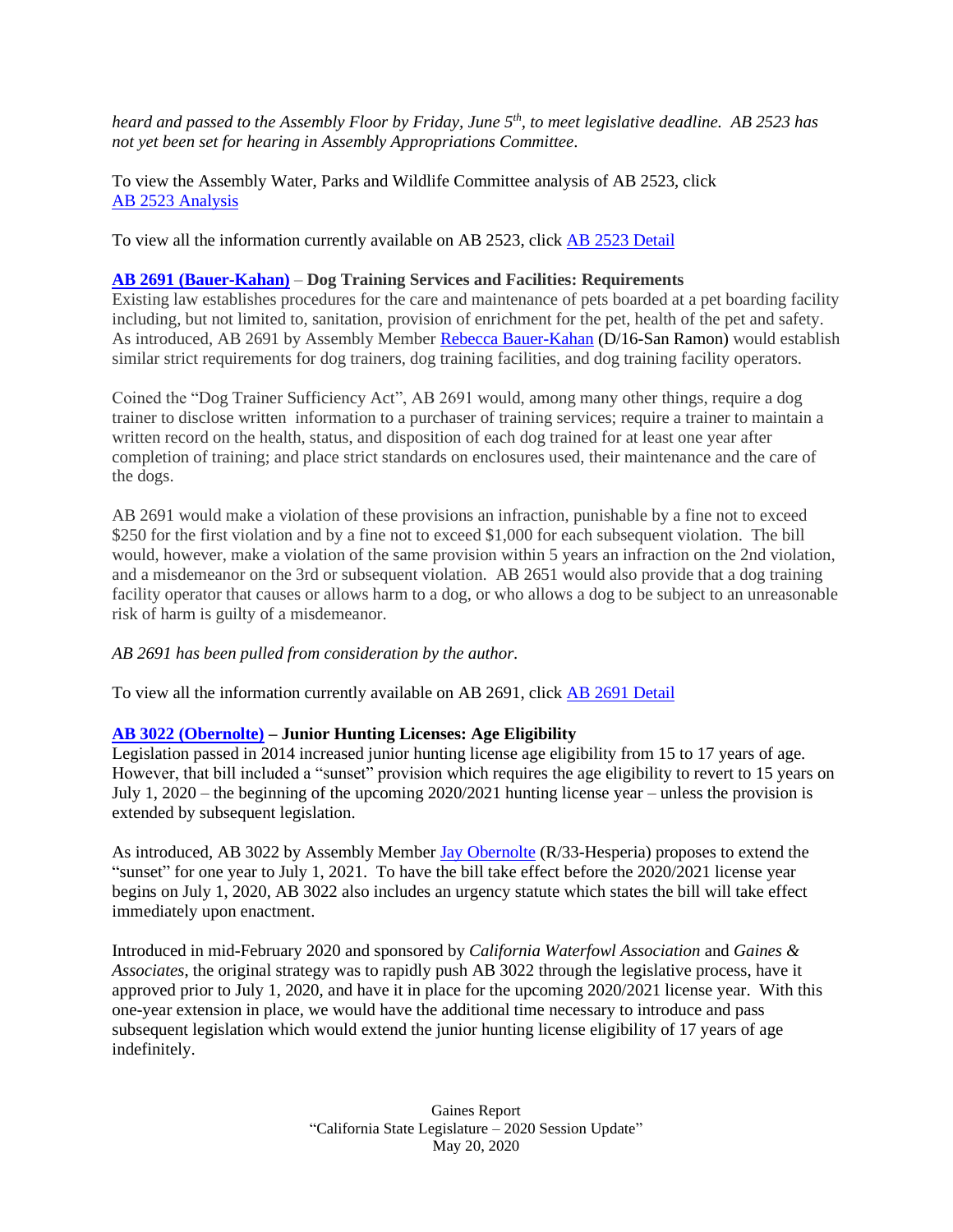However, when COVID-19 forced the Legislature a 6+ week unscheduled recess, we lost any opportunity to pass the bill quickly enough to seamlessly extend the junior hunting license age eligibility of 17 years of age into the 2020/2021 license year. Further, with the 2020 big game drawing deadline scheduled for June 2<sup>nd</sup>, new hunting licenses were placed on sale last month with DFW making the determination that they will not sell a 2020/2021 junior license to anyone over 15 years of age.

Given all the above, we know that AB 3022, as currently written, no longer can address its original intent. AB 3022 must be amended in the near future to address the junior hunting license age eligibility of 17 years of age beyond the 2020/2021 license year. What those amendments look like and when they are put into the bill, is still under consideration.

*AB 3022 was heard in the Assembly Water, Parks and Wildlife Committee on Thursday, May 14th, passing out on consent. AB 3022 will next be heard in the Assembly Appropriations Committee where it must be heard and passed to the Assembly Floor by Friday, June 5th , to meet legislative deadline. AB 3022 has not yet been set for hearing in Assembly Appropriations Committee.*

To view the Assembly Water, Parks and Wildlife Committee analysis of AB 3022, click [AB 3022](http://leginfo.legislature.ca.gov/faces/billAnalysisClient.xhtml?bill_id=201920200AB3022) Analysis

To view the coalition letter in support of AB 3022, click [AB 3022 Coalition Support Ltr](https://documentcloud.adobe.com/link/track?uri=urn%3Aaaid%3Ascds%3AUS%3A9c60d53e-e03b-4ceb-8c6e-eb5ef4dc9764)

To view all the information currently available on AB 3022, click [AB 3022](http://leginfo.legislature.ca.gov/faces/billTextClient.xhtml?bill_id=201920200AB3022) Detail

## **[AB 3058 \(Chu\)](http://leginfo.legislature.ca.gov/faces/billPdf.xhtml?bill_id=201920200AB3058&version=20190AB305899INT) – Firearms: Vehicle Storage**

Current law requires that a handgun in an unattended vehicle be either locked in the vehicle's trunk, in a locked container out of plain view, locked in a container that is permanently affixed to the vehicle's interior and not in plain view, or locked in a toolbox or utility box.

As introduced, AB 3058 by Assembly Member [Kansen Chu](https://a25.asmdc.org/) (D/25-Milpitas) would make those requirements also applicable to long guns and would have required them to be secured to the vehicle's frame using a steel cable lock or chain and padlock, or in a locked container that is secured using a steel cable lock or chain and padlock or that is permanently affixed to the vehicle.

AB 3058 would create significant problems for many law-abiding hunters who are on their way to the field or range with their shotguns or rifles. Among other concerns, the bill's requirement that long guns be in a locked container and in some way chained to the vehicle frame would make it exceedingly difficult for law-abiding hunters to comply. Further, while it would be extremely difficult for an individual hunter transporting a single shotgun or rifle to address the provisions of AB 3058, it would be nearly impossible for hunters "car-pooling" to the field with multiple long-guns, or Hunter Education Instructors, shooting coaches and others who must transport numerous long-guns for use by their students in their vehicle to comply.

In late January 2020, AB 688 – similar legislation introduced during the 2019 Session by Assembly Member [Kansen Chu –](https://a25.asmdc.org/) failed to pass out of Assembly Appropriations Committee by legislative deadline and died. Without delay, Assembly Member Chu introduced AB 3058. However, recognizing that the expense associated with outfitting enforcement vehicles to meet the requirements of his AB 688 played a major role in the bill's demise in Assembly fiscal committee, AB 3058 would exempt a peace officer who is on duty or on call from these requirements.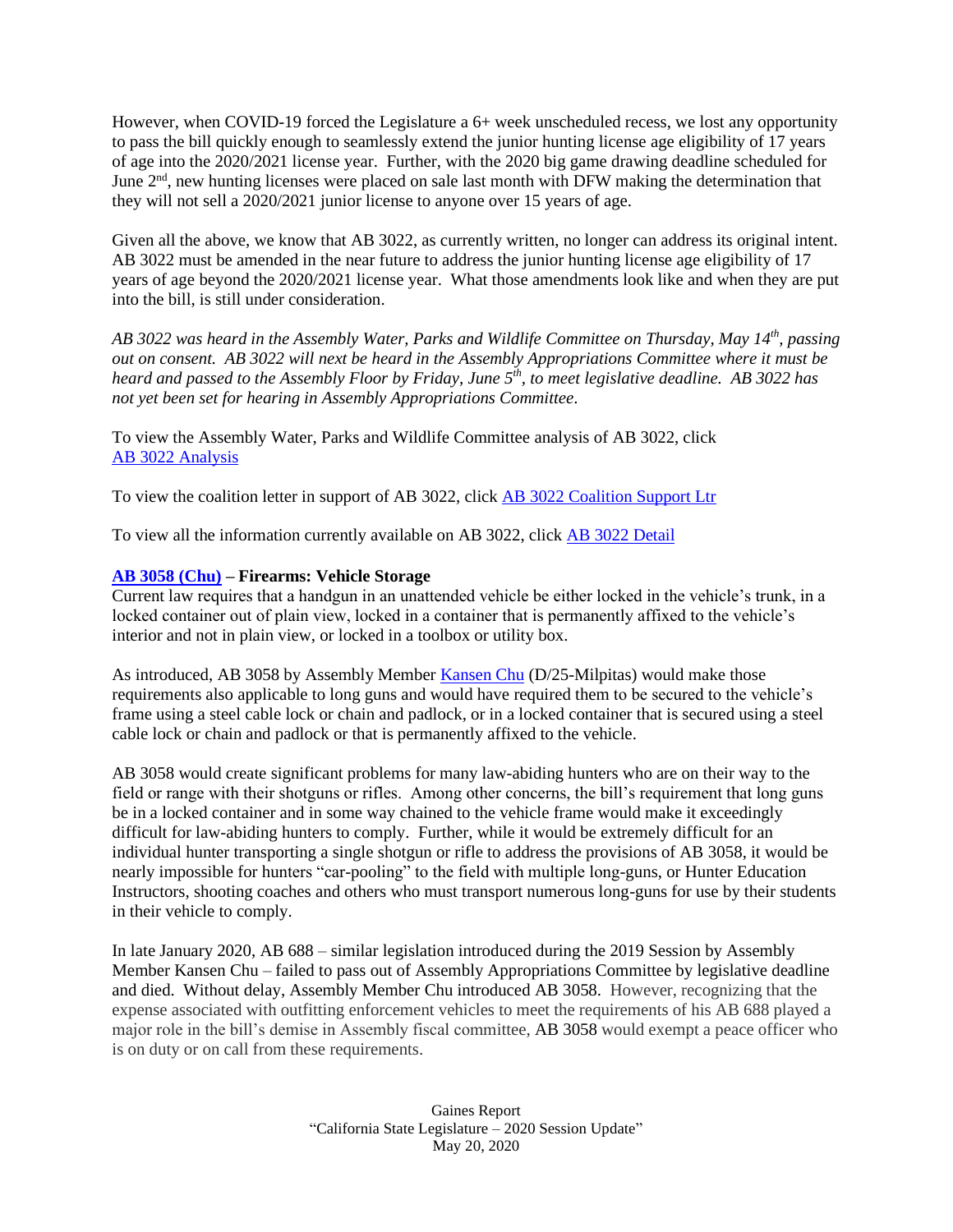#### *AB 3058 has been pulled from consideration*.

To view all the information currently available on AB 3058, click [AB 3058](http://leginfo.legislature.ca.gov/faces/billTextClient.xhtml?bill_id=201920200AB3058) Detail

## **[AB 3071 \(Mullin\)](http://leginfo.legislature.ca.gov/faces/billPdf.xhtml?bill_id=201920200AB3071&version=20190AB307199INT) – Lead Ammunition: Shooting Ranges**

AB 3071 by Assembly Member [Kevin Mullin](https://a22.asmdc.org/) (D/22-San Mateo) would have prohibited the use of lead ammunition at a sport shooting range or an indoor shooting range and prohibit those ranges from selling or giving away ammunition unless that ammunition is certified as nonlead ammunition.

#### *AB 3071 has been pulled from consideration by the author.*

To view all the information currently available on AB 3071, click [AB 3071](http://leginfo.legislature.ca.gov/faces/billTextClient.xhtml?bill_id=201920200AB3071) Detail

## **[SB 914 \(Portantino\)](https://leginfo.legislature.ca.gov/faces/billPdf.xhtml?bill_id=201920200SB914&version=20190SB91496AMD) – Firearms: Hunting Exemptions**

Existing law prohibits the sale or transfer of a firearm by a licensed firearm dealer to a person under 21 years of age, but exempts from those provisions the sale or transfer of a firearm – other than a handgun or semiautomatic centerfire rifle – to a person 18 years of age or older who possesses a valid, unexpired hunting license.

As amended May 11, 2020, SB 914 by Senator [Anthony J. Portantino](http://sd25.senate.ca.gov/) (D/25-Glendale) would require that, for the sale or transfer of a firearm to a person under 21 years of age, the salesperson must visually inspect the hunting license to confirm that it is valid and unexpired, and record the license number, GO ID, and dates valid. The bill would also require the Department of Justice to verify the validity of the purchaser's hunting license with DFW as part of the background check.

As most know, as of July 1, 2019, the law requires that DOJ shall electronically approve the purchase or transfer of ammunition through a vendor. However, existing law also limits the fee charged for DOJ approval of an ammunition purchase to \$1.00, with that fee only allowed to be increased at a rate not to exceed any increase in the California Consumer Price Index. As amended, SB 914 would also remove the \$1.00 fee limitation – effectively allowing the fee charged for approval of ammunition transaction to substantially increase.

*SB 914 was heard in Senate Public Safety Committee earlier today, May 20 th , passing out on a party-line vote. SB 914 will next be heard in the Senate Appropriations Committee where it must be heard and passed to the Senate Floor by Friday, June 19th , to meet legislative deadline. SB 914 has not yet been set for hearing in Senate Appropriations Committee.*

To view the Senate Public Safety Committee analysis of SB 914, click SB 914 [Analysis](http://leginfo.legislature.ca.gov/faces/billAnalysisClient.xhtml?bill_id=201920200SB914)

A coalition letter in opposition to SB 914, as amended, is in process.

To view all the information currently available on SB 914, click [SB 914](http://leginfo.legislature.ca.gov/faces/billTextClient.xhtml?bill_id=201920200SB914) Detail

## **[SB 1041 \(Hueso\)](http://leginfo.legislature.ca.gov/faces/billPdf.xhtml?bill_id=201920200SB1041&version=20190SB104199INT) – Hunting: Use of Dogs to Hunt Deer**

SB 1041 by Senator [Ben Hueso](http://sd40.senate.ca.gov/) (D/40-El Centro) would prohibit the use of any dog for the purpose of hunting deer at any time. The bill would also authorize DFW to capture or dispatch any dog that is being used to hunt deer and that is inflicting injury or immediately threatening to inflict injury to any deer*.*

*SB 1041 has been pulled from consideration by the author.*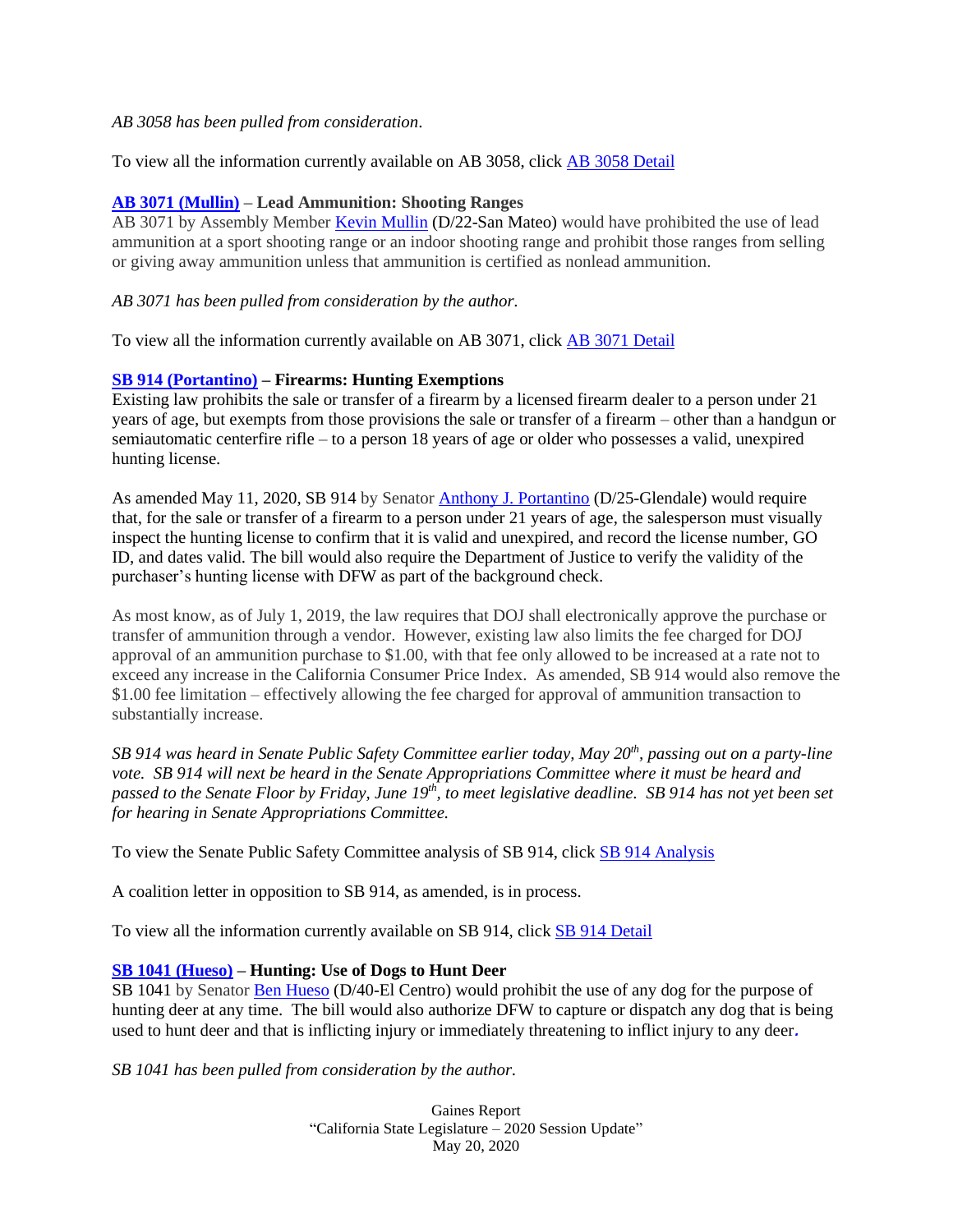To view the wildlife conservation coalition letter in strong opposition to SB 1041, click [SB 1041 Coalition Ltr -](https://documentcloud.adobe.com/link/track?uri=urn%3Aaaid%3Ascds%3AUS%3Ab428cc6b-1e9f-4bce-a992-d6369e8b066a) OPPOSE

To view all the information currently available on SB 1041, click [SB 1041 Detail](http://leginfo.legislature.ca.gov/faces/billNavClient.xhtml?bill_id=201920200SB1041)

## **[SB 1080 \(Jones\)](http://leginfo.legislature.ca.gov/faces/billPdf.xhtml?bill_id=201920200SB1080&version=20190SB108099INT) – Fishing: Inspection of Fish**

Currently, it is illegal to possess on any boat or to bring ashore any fish upon which a size or weight limit is in a condition that its size or weight cannot be determined.

As introduced, SB 1080 by Senator [Brian W. Jones](https://senate.ca.gov/sd38) (R/38-Escondido) would authorize a person to bring ashore a fish taken in a lake, the Sacramento-San Joaquin Delta, or other inland waters pursuant to a sport fishing license in a condition that its size or weight cannot be determined if the fish is cleaned or otherwise cut at the end of a fishing trip on a boat that is temporarily attached to a dock or other permanent structure.

## *SB 1080 has been pulled from consideration.*

To view all the information currently available on SB 1080, click [SB 1080 Detail](http://leginfo.legislature.ca.gov/faces/billNavClient.xhtml?bill_id=201920200SB1080)

## **[SB 1175 \(Stern\)](https://leginfo.legislature.ca.gov/faces/billPdf.xhtml?bill_id=201920200SB1175&version=20190SB117598AMD) – "Iconic African Species Protection Act"/Live Animal Markets**

As amended May 13, 2020, SB 1175 by Senator [Henry I. Stern](http://sd27.senate.ca.gov/) (D/27-Calabasas) would enact the "Iconic African Species Protection Act" and would prohibit the possession of any part, product, or the dead body of African elephant, African lion, leopard, black rhinoceros, white rhinoceros, giraffe, Jentink's duiker, plains zebra, mountain zebra, hippopotamus, and striped hyena. Among other things, SB 1175 would exempt articles possessed for noncommercial purposes that the owner can demonstrate were in their possession within California before January 1, 2021.

As recently amended, SB 1175 would also ban importation of a wild animal species into the state when the evidence suggests zoonotic transmission from the species, or a closely related species, could be responsible for a novel, readily transmissible human disease. As amended, SB 1175 would also ban live animal markets.

SB 1487, introduced by Senator Stern during the 2018 Session, proposed the exact same prohibition on possession of the same list of African species. SB 1487, which did not dive into banning live animal markets or importation of animals which may carry readily transmissible human disease, made it to the Governor Brown's desk but was vetoed. In his veto message, Governor Brown stated:

"This bill establishes the Iconic African Species Protection Act, prohibiting the possession of dead specimens of several African animal species within California. SB 1487 imposes a state civil penalty for activities expressly authorized by the U.S. Endangered Species Act. Even though I share the sentiments of the author, this bill, if enacted, would be unenforceable."

*SB 1175 is set to be heard in Senate Natural Resources and Water Committee on May 26 th. That hearing will begin at 1:30 with SB 1175 first up as a "Special Order of Business". The hearing will be livestreamed on the [Senate website](http://www.sen.ca.gov/)* 

*Due to COVID-19 precautions, public will be allowed to testify remotely. To call in during the public comment period on SB 1175, call the phone number the committee will post on the [committee website](https://sntr.senate.ca.gov/) closer to the hearing date.*